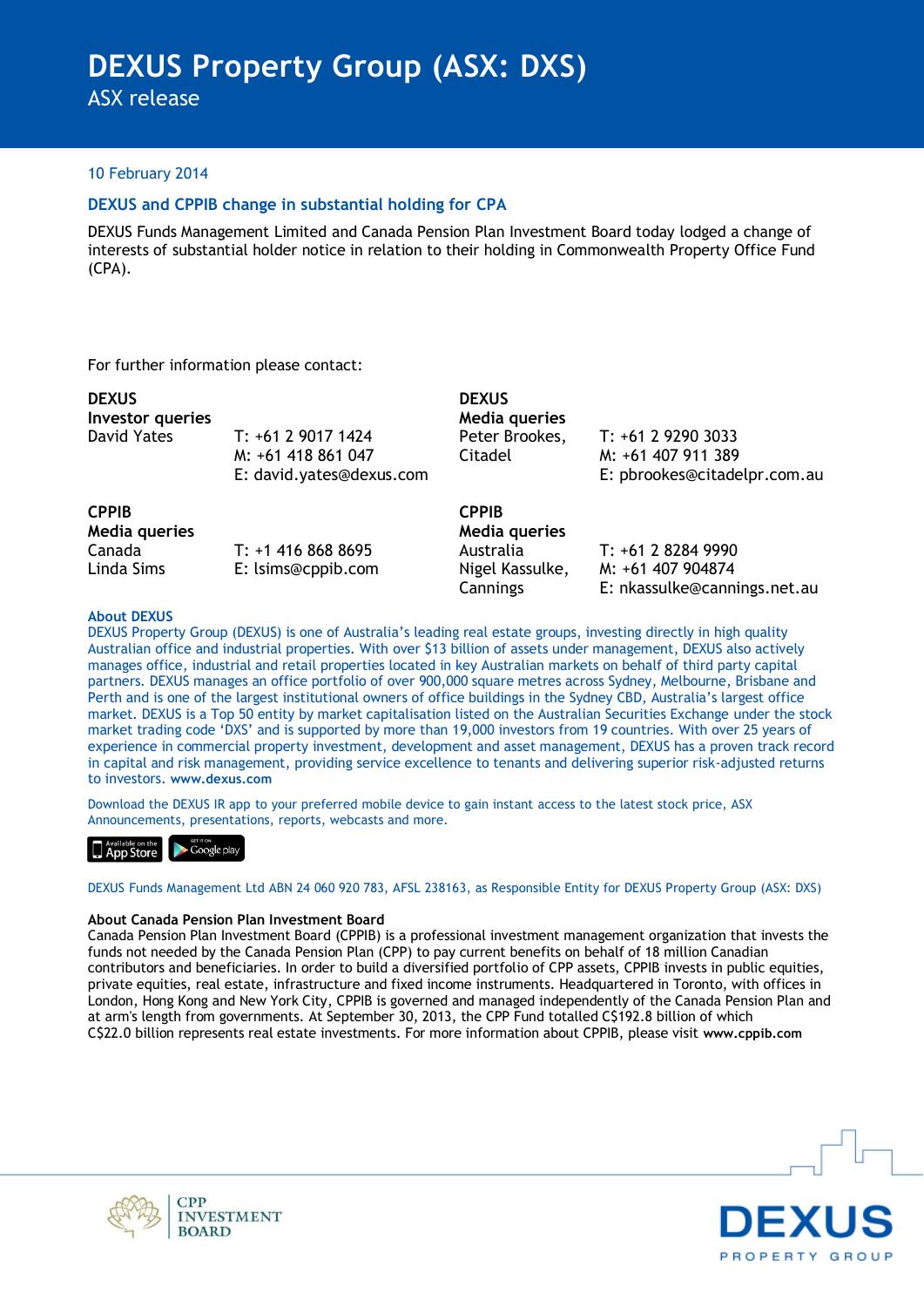# Form 604

Corporations Act 2001 Section 671B

## Notice of change of interests of substantial holder

| To Company Name/Scheme                                              | Commonwealth Property Office Fund ("CPA")                                                                                                                                                                                                                                                                                                                                                                                                                                                                                                                                       |  |  |
|---------------------------------------------------------------------|---------------------------------------------------------------------------------------------------------------------------------------------------------------------------------------------------------------------------------------------------------------------------------------------------------------------------------------------------------------------------------------------------------------------------------------------------------------------------------------------------------------------------------------------------------------------------------|--|--|
| ACN/ARSN                                                            | ARSN 086 029 736                                                                                                                                                                                                                                                                                                                                                                                                                                                                                                                                                                |  |  |
| 1. Details of substantial holder (1)                                |                                                                                                                                                                                                                                                                                                                                                                                                                                                                                                                                                                                 |  |  |
| Name                                                                | This notice is given by DEXUS Funds Management Limited ("DXFM"), as trustee of DEXUS Office Trust Australia and<br>responsible entity of each of the trusts that comprise the DEXUS Property Group. The notice is given by DXFM on<br>behalf of itself and on behalf of each of its related bodies corporate ("DEXUS Subsidiaries") that are held by DXFM as an<br>asset of the trusts that comprise the DEXUS Property Group.<br>This notice is also given by Canada Pension Plan Investment Board ("CPPIB"), on behalf of itself and each of its related<br>bodies corporate. |  |  |
| ACN/ARSN (if applicable)                                            | ACN 060 920 783 for DXFM. N/A for CPPIB.                                                                                                                                                                                                                                                                                                                                                                                                                                                                                                                                        |  |  |
| There was a change in the interests of the<br>substantial holder on | 7/2/2014                                                                                                                                                                                                                                                                                                                                                                                                                                                                                                                                                                        |  |  |
| The previous notice was given to the company on                     | 7/2/2014                                                                                                                                                                                                                                                                                                                                                                                                                                                                                                                                                                        |  |  |
| The previous notice was dated                                       | 7/2/2014                                                                                                                                                                                                                                                                                                                                                                                                                                                                                                                                                                        |  |  |

#### 2. Previous and present voting power

The total number of votes attached to all the voting shares in the company or voting interests in the scheme that the substantial holder or an associate (2) had a relevant interest (3) in when last required, and when now required, to give a substantial holding notice to the company or scheme, are as follows:

| Class of securities (4)<br>Previous notice |                                                                               |                                                              | Present notice                                                                                                                                                                                                                                                                                                                                                                                                                                                                                                                                                                                                                                                                                                                                                                           |                                                                                                       |  |
|--------------------------------------------|-------------------------------------------------------------------------------|--------------------------------------------------------------|------------------------------------------------------------------------------------------------------------------------------------------------------------------------------------------------------------------------------------------------------------------------------------------------------------------------------------------------------------------------------------------------------------------------------------------------------------------------------------------------------------------------------------------------------------------------------------------------------------------------------------------------------------------------------------------------------------------------------------------------------------------------------------------|-------------------------------------------------------------------------------------------------------|--|
|                                            | Person's votes                                                                | Voting power (5)                                             | Person's votes                                                                                                                                                                                                                                                                                                                                                                                                                                                                                                                                                                                                                                                                                                                                                                           | Voting power (5)                                                                                      |  |
| Fully paid units                           | 1,177,015,766 Units<br>Note, CPPIB only has<br>votes of 958,721,381<br>Units. | 50.15%<br>Note, CPPIB only has<br>voting power of<br>40.85%. | 1,222,734,605 Units<br>This includes the 350,000,000<br>ordinary units in CPA ("Units")<br>arising under the arrangement set<br>out in Annexure A to the Substantial<br>Holder Notice lodged by DXFM on<br>25 July 2013 ("Arrangement").<br>It also includes the 654,440,220<br>votes attaching to Units in which<br>DXFM has a relevant interest as a<br>result of acceptances of DXFM's<br>takeover bid ("DEXUS Offer")<br>(including those Units which have<br>been transferred to DXFM in<br>accordance with the terms of the<br>DEXUS Offer).<br>The remainder of DXFM's votes arise<br>as a result of its association with<br>Commonwealth Bank of Australia<br>("CBA") (see Substantial Holder<br>Notice lodged by DXFM on 16<br>December 2013).<br>Note, CPPIB only has votes of | 52.10%<br>Note, CPPIB only has<br>voting power of 42.80%<br>because it is not an<br>associate of CBA. |  |
|                                            |                                                                               |                                                              | 1,004,440,220 Units because it is not<br>an associate of CBA.                                                                                                                                                                                                                                                                                                                                                                                                                                                                                                                                                                                                                                                                                                                            |                                                                                                       |  |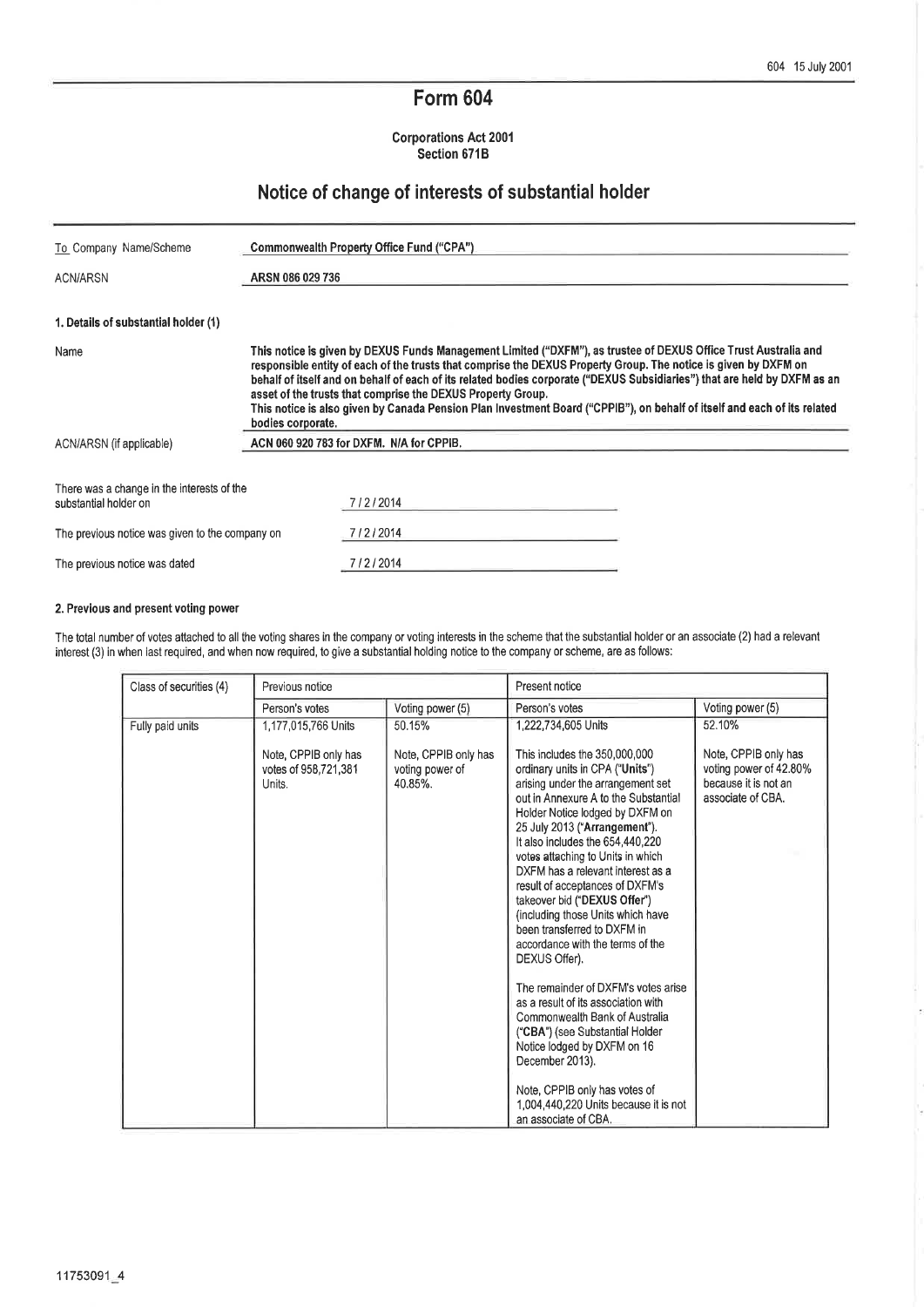#### 3. Changes in relevant interests

Particulars of each change in, or change in the nature of, a relevant interest of the substantial holder or an associate in voting securities of the company or scheme, since the substantial holder was last required to give a substantial holding notice to the company or scheme are as follows:

| Date of<br>change | Person whose relevant<br>interest changed | Nature of<br>change $(6)$                                           | Consideration<br>given in relation<br>to change (7)                                                                      | Class and number<br>of securities<br>affected | Person's votes<br>affected |
|-------------------|-------------------------------------------|---------------------------------------------------------------------|--------------------------------------------------------------------------------------------------------------------------|-----------------------------------------------|----------------------------|
| 7/2/2014          | DXFM and CPPIB                            | Change arising as a<br>result of acceptances of<br>the DEXUS Offer. | \$0,7745 cash and<br>0.4516 DEXUS Stapled<br>Securities<br>or<br>\$0.8496 cash and<br>0.3801 DEXUS Stapled<br>Securities | 45,718,839 Units                              | 1.95%                      |

Note: On account of the settlement process, and in addition to the above changes, there have also been changes in the nature of DXFM and CPPIB's relevant interest as a result of settlements of acceptances under the DEXUS Offer that occurred on 7/22014 as follows:

- o 8,932,797 Units were acquired by DXFM under the terms of the DEXUS Offer for \$0.7745 cash and 0.4516 DEXUS Stapled Securities per Unit; and 38,430,031 Units were acquired by DXFM under the terms of the DEXUS Offer for \$0.8496 cash and 0.3801 DEXUS Stapled Securities per Unit.
- a

Accordingly, DXFM is now the registered holder of an additional 47,362,828 Units. However, this change did not alte¡ DXFM or CPPIB's total relevant interest and voting power in CPA because prior to settlement, DXFM had already acquired a relevant interest in those Units as a result of acceptances under the DEXUS Offer.

#### 4. Present relevant interests

Particulars of each relevant interest of the substantial holder in voting securities after the change are as follows:

| Holder of<br>relevant<br>interest | Registered<br>holder of<br>securities                                                                                                                                                                                                                                                                                                                                                                                                                                                                                                                                 | Person entitled<br>to be registered<br>as holder (8)                                                                                                                                                                                                                                                                                                                                                                                                                                                                                                                                                                                                                                                                 | Nature of<br>relevant<br>interest (6)                                                                                                                                                                                                                                                                                                                                                                                                                                                 | Class and number<br>of securities                                                                                                                                                                                                                             | Person's votes                                                                                                                                                                                                                                                                  |
|-----------------------------------|-----------------------------------------------------------------------------------------------------------------------------------------------------------------------------------------------------------------------------------------------------------------------------------------------------------------------------------------------------------------------------------------------------------------------------------------------------------------------------------------------------------------------------------------------------------------------|----------------------------------------------------------------------------------------------------------------------------------------------------------------------------------------------------------------------------------------------------------------------------------------------------------------------------------------------------------------------------------------------------------------------------------------------------------------------------------------------------------------------------------------------------------------------------------------------------------------------------------------------------------------------------------------------------------------------|---------------------------------------------------------------------------------------------------------------------------------------------------------------------------------------------------------------------------------------------------------------------------------------------------------------------------------------------------------------------------------------------------------------------------------------------------------------------------------------|---------------------------------------------------------------------------------------------------------------------------------------------------------------------------------------------------------------------------------------------------------------|---------------------------------------------------------------------------------------------------------------------------------------------------------------------------------------------------------------------------------------------------------------------------------|
| <b>DXFM</b> and<br><b>CPPIB</b>   | In respect of the Units<br>under the Arrangement,<br>unknown.<br>However, as far as<br>DXFM and CPPIB are<br>aware, DBA currently<br>holds a relevant interest<br>in 409,178,318 Units<br>and DXFM may be taken<br>to have a relevant<br>interest in those Units by<br>reason of the<br>Arrangement (up to an<br>interest of 350,000,000).<br>Refer to the substantial<br>holder notice lodged by<br>DBA and appearing on<br>ASX on 31 January<br>2014 for further<br>information about the<br>registered holder of<br>Units in which DBA has<br>a relevant interest. | In respect of the Units<br>under the Arrangement,<br>unknown.<br>Refer to the substantial<br>holder notice lodged by<br>DBA and appearing on<br>ASX on 31 January<br>2014 for further<br>information about the<br>person entitled to be<br>registered as holder of<br>Units in which DBA has<br>a relevant interest.<br>Note, DXFM has given a<br>notice requiring delivery<br>of Units under the<br>Arrangement. Delivery<br>of Units under that<br>Arrangement has been<br>postponed until 20<br>February 2014 (subject<br>to further<br>postponement).<br>Accordingly, the<br>obligation for DXFM to<br>take, and the obligation<br>for DBA to make.<br>delivery of Units under<br>the Arrangement has<br>arisen. | Neither DXFM nor<br>CPPIB are the owner of<br>Units.<br>However, under section<br>$608(8)$ :<br>- DXFM may be taken<br>to have a relevant<br>interest in Units by<br>reason of the<br>Arrangement; and<br>- if DXFM had a<br>relevant interest in<br>those Units then CPPIB<br>would also have a<br>relevant interest in<br>those Units by reason<br>of the Joint Bid<br>Agreement attached to<br>the Substantial Holder<br>Notice lodged with ASX<br>by DXFM on 20<br>December 2013. | To the extent that<br>section 608(8)<br>confers the same<br>relevant interest on<br>DXFM as held by<br>DBA as at 28<br>January 2014 (up<br>to a maximum of<br>350,000,000<br>Units), DXFM and<br>CPPIB had a<br>relevant interest in<br>350,000,000<br>Units. | To the extent that<br>section 608(8)<br>confers the same<br>relevant interest<br>on DXFM as held<br>by DBA as at 28<br>January 2014 (up<br>to a maximum of<br>350,000,000<br>Units), DXFM and<br>CPPIB had a<br>relevant interest<br>in Units with<br>voting power of<br>14.9%. |
| <b>DXFM</b>                       | In respect of Units<br>arising under<br>acceptances of the<br>DEXUS Offer, the<br>holders of Units who<br>have accepted the<br>DEXUS Offer.                                                                                                                                                                                                                                                                                                                                                                                                                           | <b>DXFM</b>                                                                                                                                                                                                                                                                                                                                                                                                                                                                                                                                                                                                                                                                                                          | Acquisitions arising<br>from acceptances of the<br>DEXUS Offer.                                                                                                                                                                                                                                                                                                                                                                                                                       | 45,718,839 Units                                                                                                                                                                                                                                              | 1.95%                                                                                                                                                                                                                                                                           |
| <b>DXFM</b>                       | <b>DXFM</b>                                                                                                                                                                                                                                                                                                                                                                                                                                                                                                                                                           | <b>DXFM</b>                                                                                                                                                                                                                                                                                                                                                                                                                                                                                                                                                                                                                                                                                                          | Interest arising under<br>section 608(1)(a) of the<br>Corporations Act                                                                                                                                                                                                                                                                                                                                                                                                                | 608,721,381 Units                                                                                                                                                                                                                                             | 25.94%                                                                                                                                                                                                                                                                          |
| <b>CPPIB</b>                      | • In respect of Units<br>arising under                                                                                                                                                                                                                                                                                                                                                                                                                                                                                                                                | <b>DXFM</b>                                                                                                                                                                                                                                                                                                                                                                                                                                                                                                                                                                                                                                                                                                          | Interest arising under<br>the Joint Bid Agreement                                                                                                                                                                                                                                                                                                                                                                                                                                     | 654,440,220 Units                                                                                                                                                                                                                                             | 27.88%                                                                                                                                                                                                                                                                          |